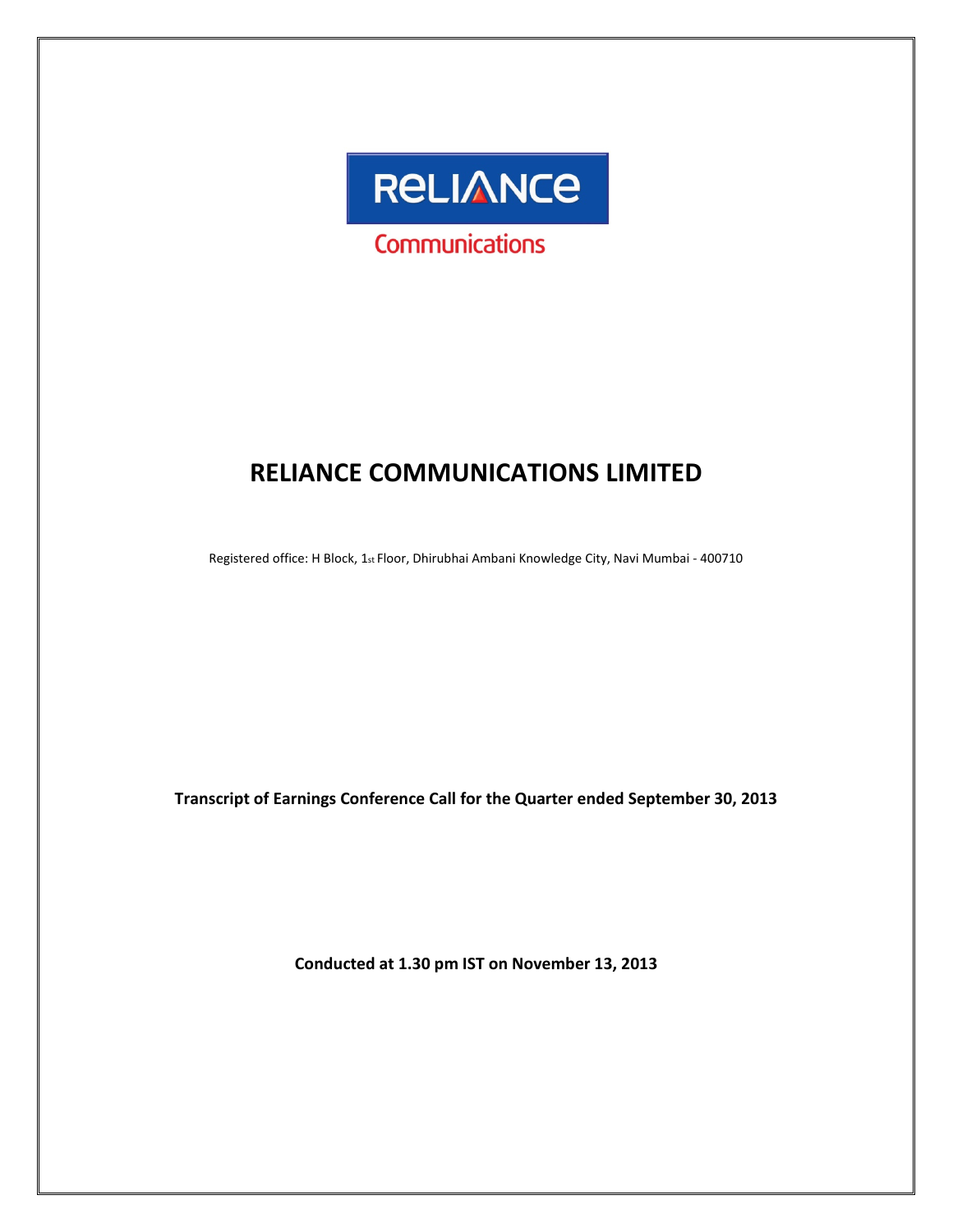# Moderator:

Thank you for standing by and welcome to Reliance Communications' global earnings conference call on the Reliance Audio Conferencing platform.

This is Mamta, the moderator for this conference.

At this time, all the participants are in listen-only mode. There will be a presentation followed by a question and answer session at which time if you wish to ask a question, please press \*1 on your telephone. Please be advised, this conference is being recorded today.

Today, we have the senior management team from Reliance Communications namely Mr. Gurdeep Singh, Mr. Punit Garg and Mr. Arvind Narang.

The call will begin with some key observations by the management followed by a question and answer session. I must remind you that the overview and discussions today may include some forward-looking statements that must be viewed in conjunction with the risks that the company faces.

I hand over the call now to Mr. Gurdeep Singh. Thank you.

# Gurdeep Singh:

Thank you, Mamta.

It's a pleasure to once again welcome you all to discuss Reliance Communications' financial performance for the quarter ended September 30th, 2013.

On Tuesday, November 12th, 2013, our Board of Directors adopted the unaudited results for the second quarter of the financial year 2013-14 ending September 30th, 2013. The Media Statement, Quarterly Report and The Results have been uploaded on our web site and I hope you have had a chance to go through the same.

Let me start by sharing the changes in reporting segments starting this quarter. The business of RCOM has been re-organized into two strategic customer-facing geographical business units: India and Global Operations. It has no impact on consolidated financials of the Company including consolidated revenue and EBITDA. This simplified segment reporting will lead to enhanced transparency and disclosures of the financial performance of the Company.

With the changes in segment reporting and consequent basis of segment allocation, Inter Segment revenue under the old segments become Intra Segment and hence, does not form part of Gross Revenue, which results in significant reduction in eliminations.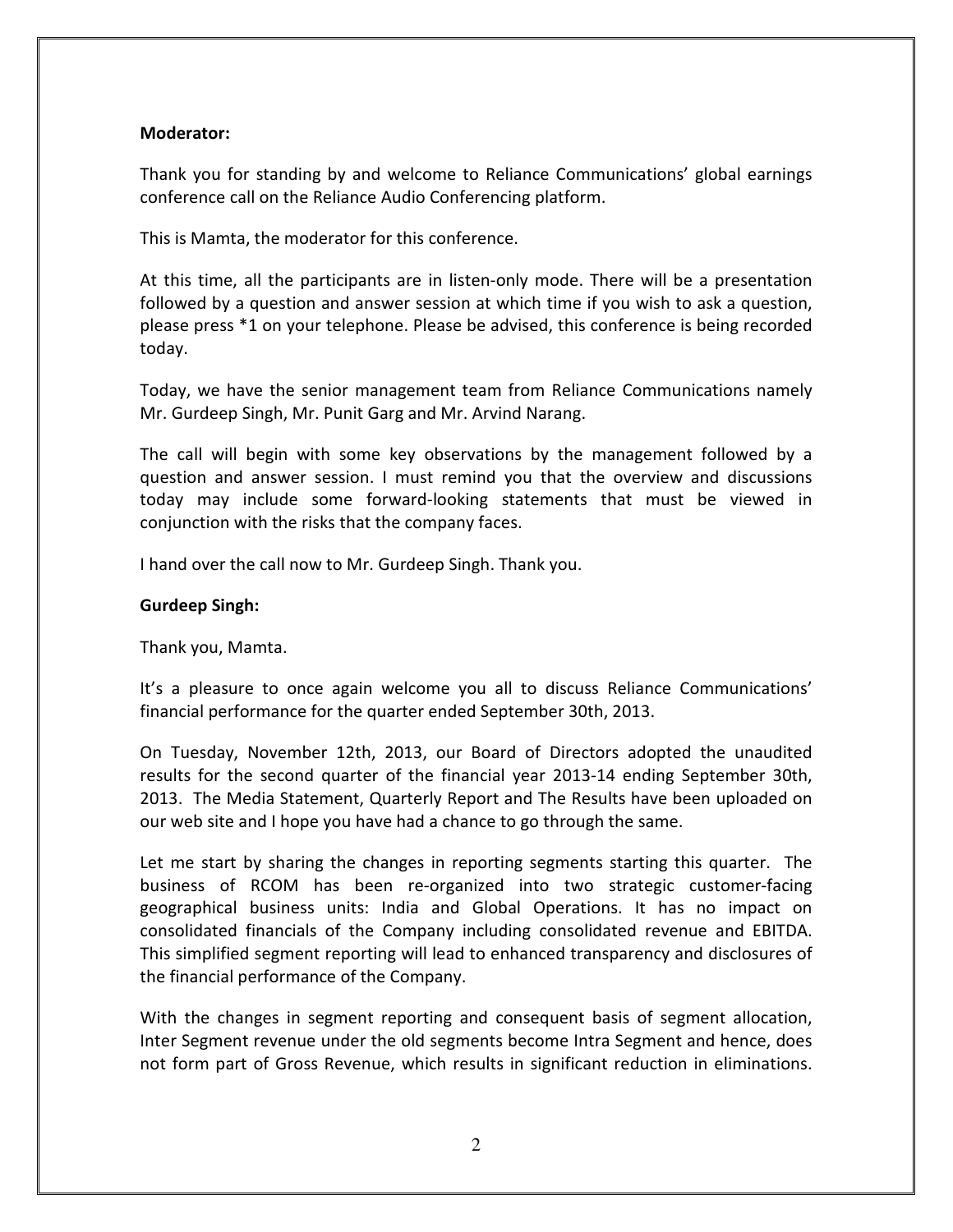This is in-line with the company's endeavor for a more transparent and robust reporting structure which will benefit all the stakeholders.

I will briefly provide the specifics of the new segments:

India Operations: Revenue arising and/ or accruing from Telecom Operations through Subscribers or assets located within India. This comprises of Telecom Revenue of:

- 1. Voice, and
- 2. Non Voice
- 3. Others include revenues arising from operations other than Telecom Operations like DTH, IDC, etc.

Since the voice market in the Indian telecom market remains the major contributor, its performance review at an independent level has become essential. Hence in the new reporting structure, the voice operation is being disclosed separately. This voice business is generated mainly by 116 million wireless customers; however, it also includes a small contribution from 1.2 million wireline customers, which is about 1% of wireless customer base.

Global Operations: Revenue arising and/ or accruing from Telecom Operations through Customers or assets located outside India. This includes revenue from ILD, IRUs/ leased circuits for international voice & data connectivity through sub-marine cable systems, Global Ethernet services, international managed services, calling card business, etc.

# Now let me take you through the key highlights for this quarter:

- Revenue: Q2 performance has been satisfactory, given that it is a seasonally weak quarter for the industry. Total operating revenue, excluding provision write-back, stands at Rs. 5,394 crore, up 3.7% from Rs. 5,202 crore in 2Q FY'13.
- EBIDTA: Operating EBIDTA for the quarter is Rs. 1,887 Crore, a growth of 15.2% Year–on–Year basis.
- PAT: PAT has increased to 675 crore from 102 crore in 2Q FY13, an increase of 562% Year-on-Year basis. Excluding write back of provision, the PAT is Rs. 234 Crore, a growth of 129% y-o-y.
- RPM: RPM has increased to 43.4 paisa from 40.3 paisa in 2Q FY13, an increase of 7.7% Year-on-Year. ARPU for the quarter is Rs. 120, up by 26.3% Year-on-Year basis. We have significantly improved RPM with tariff hikes and strong focus on paid & profitable minutes.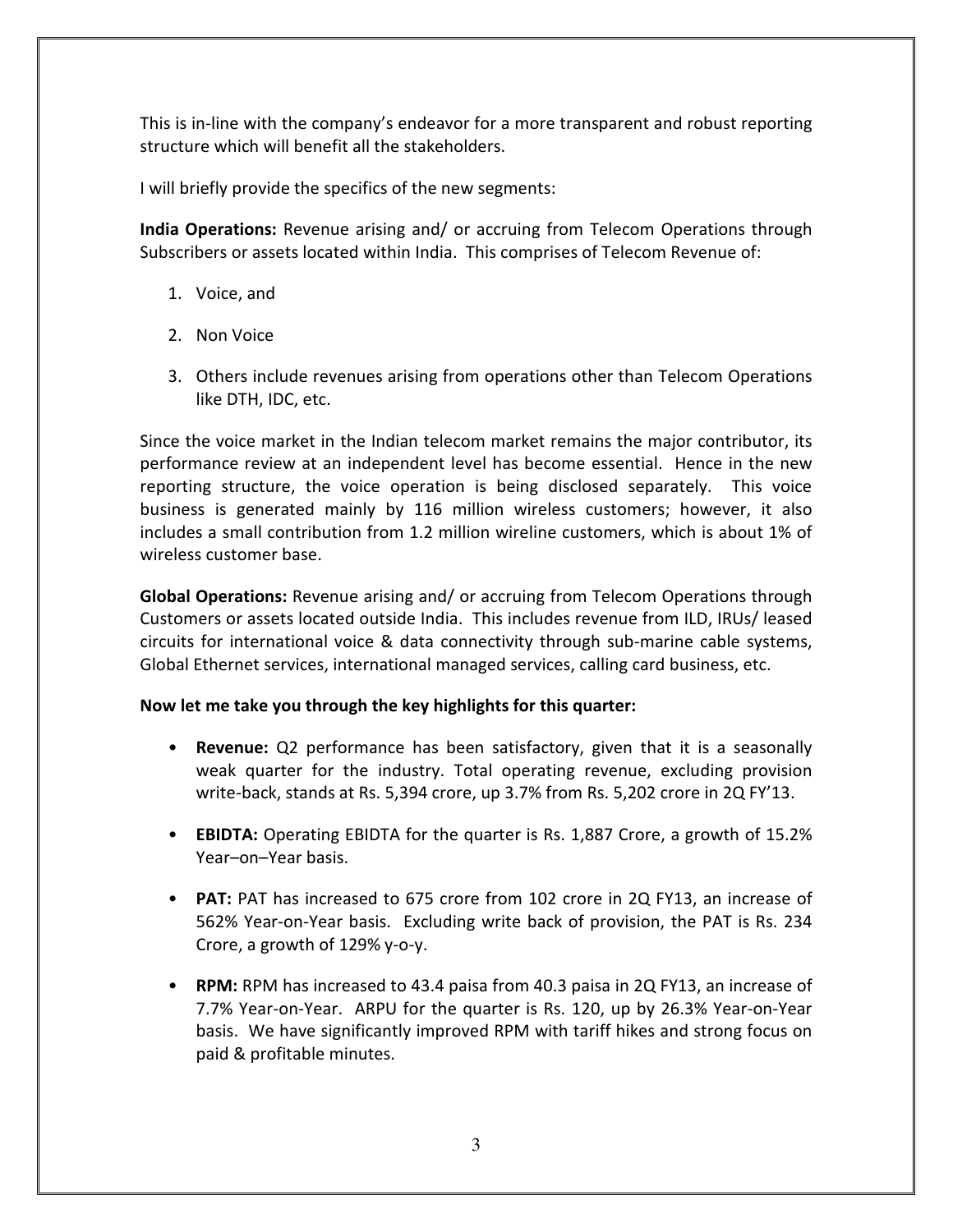• Free Cash Flow: RCOM continues to be Free Cash Flow positive in this quarter. RCOM generated EBIDTA of 2,328 crore, paid net finance charges of Rs. 676 crore and invested Rs. 364 crore on CAPEX during the quarter.

# Let me now share the financial and operational performance of our Indian Operations:

- The first quarter India Operations' revenue stands at Rs. 4,624 crore, up 5.4 % yo-y from Rs. 4,387 crore in 2Q FY'13. India Operations' EBITDA stands at Rs. 1,640 crore, up by 15.1% y-o-y.
- Voice revenues up by 7.8% year-on-year and stands at Rs. 3,384 crore. Nonvoice revenue stable at Rs. 1,018 crore.
- Voice ARPU has increased to Rs. 92 from Rs. 72 in 2Q FY13, an increase of 27.8% Year-on-Year. Voice RPM has increased to 33.4 paisa from 30.4 paisa in 2Q FY13, an increase of 9.9% Year-on-Year.
- We are increasingly focused on data growth, and as such provide high speed data coverage in over 1,300 towns in India
- We currently serve 34 Million wireless data customers with a year on year growth of 31%.
- 3G customer base has grown 90% year-on-year basis and stands at 9.1 Million. 27% of mobile Internet users on the RCOM network are 3G users, enjoying highspeed data services
- Total data usage on our network was at 37,570 million MBs, a growth of 116% yo-y and data usage per sub at 385 MB, still remains the best and highest in the industry.

I will now talk about current status of Indian Telecom Sector. We mentioned in our previous call that Indian Telecom Sector is witnessing virtual consolidation as many operators have either completely exited the business or reduced their footprint considerably. Indian Telecom sector now has only 5 Pan India private operators.

We hope that progressive M&A policy can further help industry consolidate in terms of total number of players including regional players to bring more sanity and synergies in the sector.

TRAI and DoT have already noted the sector's concerns and are taking steps to revive the sector. The regulator has recommended a steep reduction in the prices of spectrum, after the previous two auctions that saw very low participation and no takers for Metro circles, which if accepted by DoT can possibly help the industry to sustain cost pressures temporarily. As we have seen that pricing is slowly returning to the Pan India players, higher RPMs reported in 2Q FY'14, and some Pan India players already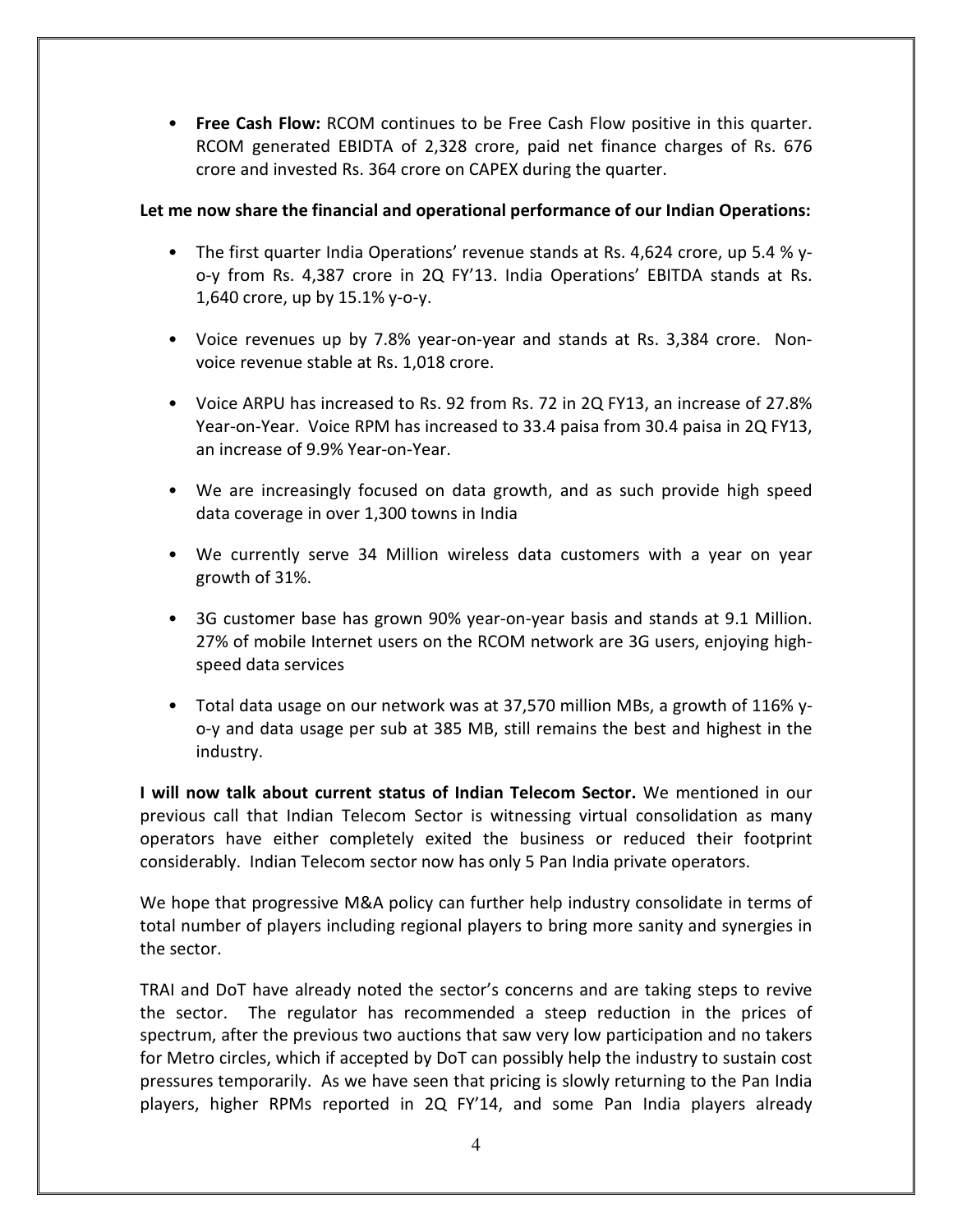increasing tariffs in certain circles and for certain products, we expect that Pan India players are better positioned to drive growth in the future.

Currently, India has 625 million unique wireless subscribers after adjusting for 15-20% dual SIM users. With rural penetration of approx. 40%, we believe there is still headroom to grow 200-250 million voice customers in next 3-4 years. However, much bigger growth opportunity exists in the data market. India currently has 143 Mn. wireless data users and only 15.3 Mn. wireless broadband users, with a penetration of less than 17% for 2G data and meager 2% for wireless broadband, which shows that data can have exponential growth for many years. In China 3G subscription exploded in last two and half year and increased ten folds from 35 Mn. 3G subs in March 2011 to 378 Mn. 3G subs in September 2013. We are expecting similar exponential growth in wireless data in India in coming years and data is likely to replicate the voice growth story for Indian telecom companies.

Update on India Operations and new initiatives: The second quarter of the fiscal is historically a seasonally low quarter because of subdued economic and agricultural activity due to monsoon conditions. This year again it was no exception, as we saw early onset of monsoon in the month of June itself stretching beyond September quarter. RCOM has performed in-line with industry trends and reported 0.8% de-growth in India Operations revenue as compared to 1Q FY'14.

RCOM is continuously working on differentiated strategy to expand both Voice as well as Data revenues on its network. Last quarter on the Voice front, we had unveiled "Smart Capex" strategy by entering into 2G GSM ICR agreements with multiple operators in order to expand our network significantly. Under these ICR agreements, RCOM is planning to increase national 2G GSM network foot print by 10,000 base stations and bring in an addressable market of over 150 million pops. By the end of 2Q FY14, we have already added more than 5,000 sites through these bilateral arrangements.

On the Data side, we have taken multiple initiatives to increase the data penetration by making data plans more affordable, offering bundled product & services and entering into exclusive tie-ups with social networking sites. We have announced launch of an exciting new 3G data offer at 2G data prices for Smartphone and Tablet users, targeting the fast-growing segment. The aggressive and affordable pricing is all set to trigger a wave of 3G adoption in the country, ensuring greater traction from mid- to high-level data users, and resulting in significant data usage and revenue growth across customer segments. With this initiative, RCOM aims at 40% share of fast-growing Smartphone's market of 66 Mn. handsets, which is currently growing at approx. 2 Mn. handsets per month.

This quarter, RCOM announced revolutionary Apple iPhone offers that promises to change the way people buy the iconic Smartphone in India. We have announced two game-changing offers—just Rs 2,599 per month for the iPhone 5c and Rs 2,999 per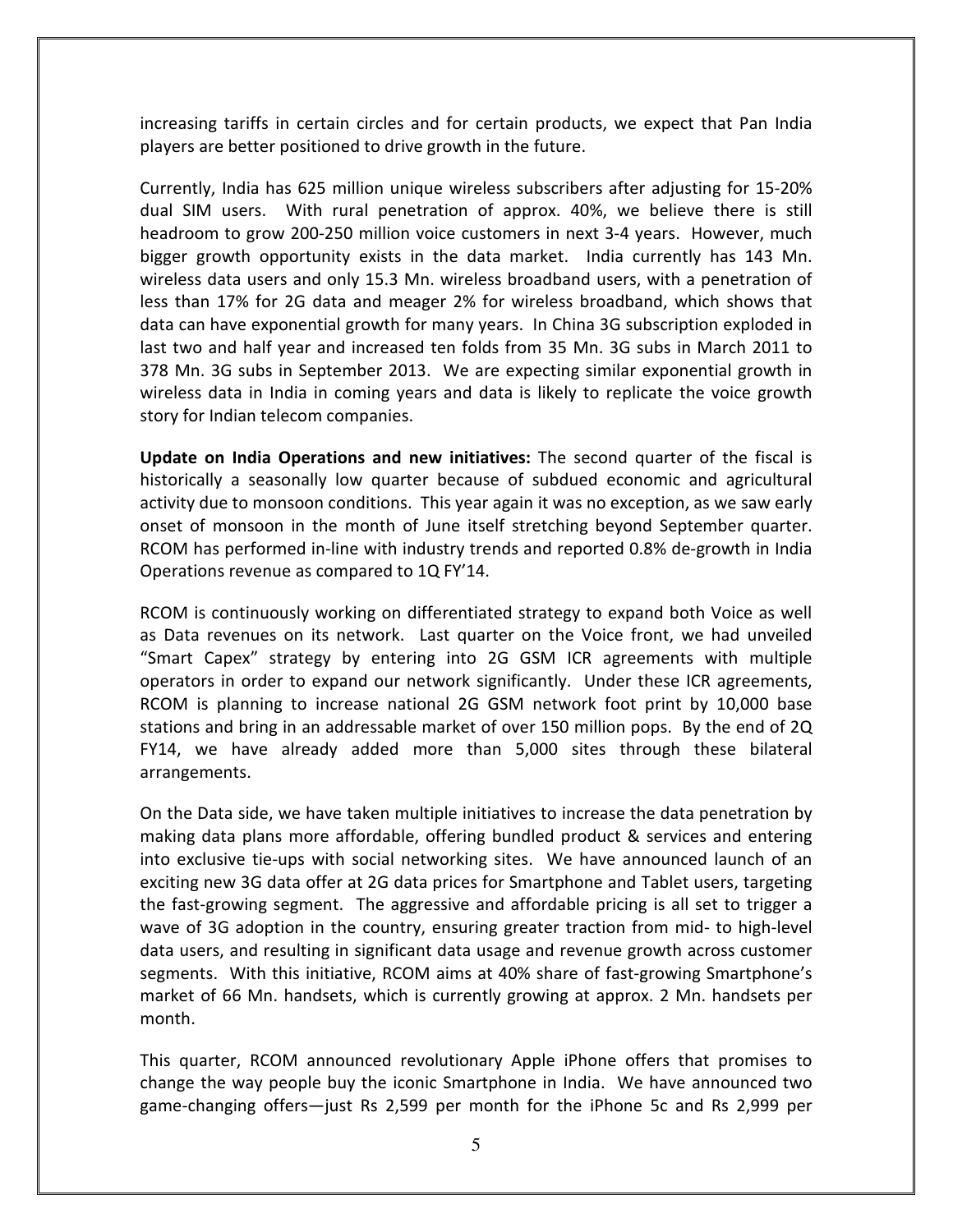month for the iPhone 5s, both for a duration of 24 months — which include the handset cost, unlimited local and STD calls, SMS', national roaming and 3G data. And in another first in India, ever, RCOM is offering these much-awaited iPhone models at no down payment. Furthermore, under this unique offer, Apple iPhone 5c and iPhone 5s customers will not receive any usage bill for 24 months, as the monthly payments include all usage charges. Only international calls and international roaming charges will have to be paid for. This latest iPhone offer is part of the Company's efforts to bring more Smartphone customers to its built-for-video 3G network, which will increase the acquisition of high value post-paid customers to its total customer base and further cement its position as India's leading data services provider.

The adoption of data services on our network is immensely helped by our agreements with social networking sites like Facebook, Twitter and WhatsApp. The large traction in data usage is coming from higher usage on social media sites such as Facebook, You Tube and Whats App. Our tie up with these social networking sites is helping us in 'first timers' accessing limited data on their mobile in the initial days and later on becoming a full-fledged data customer. Hence our strategy of giving 'a teaser' at low cost to our customers of our superior HSD & 3G network and converting them into higher revenue generating data customers is working well.

With these initiatives in place, we are witnessing very encouraging traction of 3G service on our network and we are happy to share with you that RCOM now serves 9.1 Mn. 3G customers, which is 27% of data subscribers and 7.7% of total 118 Mn subscribers; highest in the industry. Total data usage on our network was at 37,570 Mn MBs, a growth of 116% y-o-y and data usage per sub at 385 MB, still remains the best and highest in the industry.

In addition to profitable growth of Voice and Data services on our network, we expect our agreement with Reliance Jio Infocomm to share 45,000 towers will help us to significantly improve the margins and hence cash-flows. We have already started deliveries of towers to Reliance Jio and expect realization during the second half of this fiscal.

During the quarter, we have also initiated steps towards deleveraging the balance sheet by completing the securitisation of proceeds under the Rs. 1,200 crore inter-city Fibre Agreement signed with Reliance Jio Infocomm in April 2013. Deliveries of inter-city fibre links to Reliance Jio have already commenced and total deliveries of 120,000 kms inter city fibre under the Agreement are expected to be completed within the current financial year. In addition, we are also considering securitization of the proceeds under Reliance Jio tower sharing agreement. We aim to complete this in the next 6 months, which can result in significant reduction in debt.

RCOM also announced that its Board of Directors has in-principle decided on demerger of the Real Estate held by RCOM into a separate unit, Reliance Properties Ltd., to unlock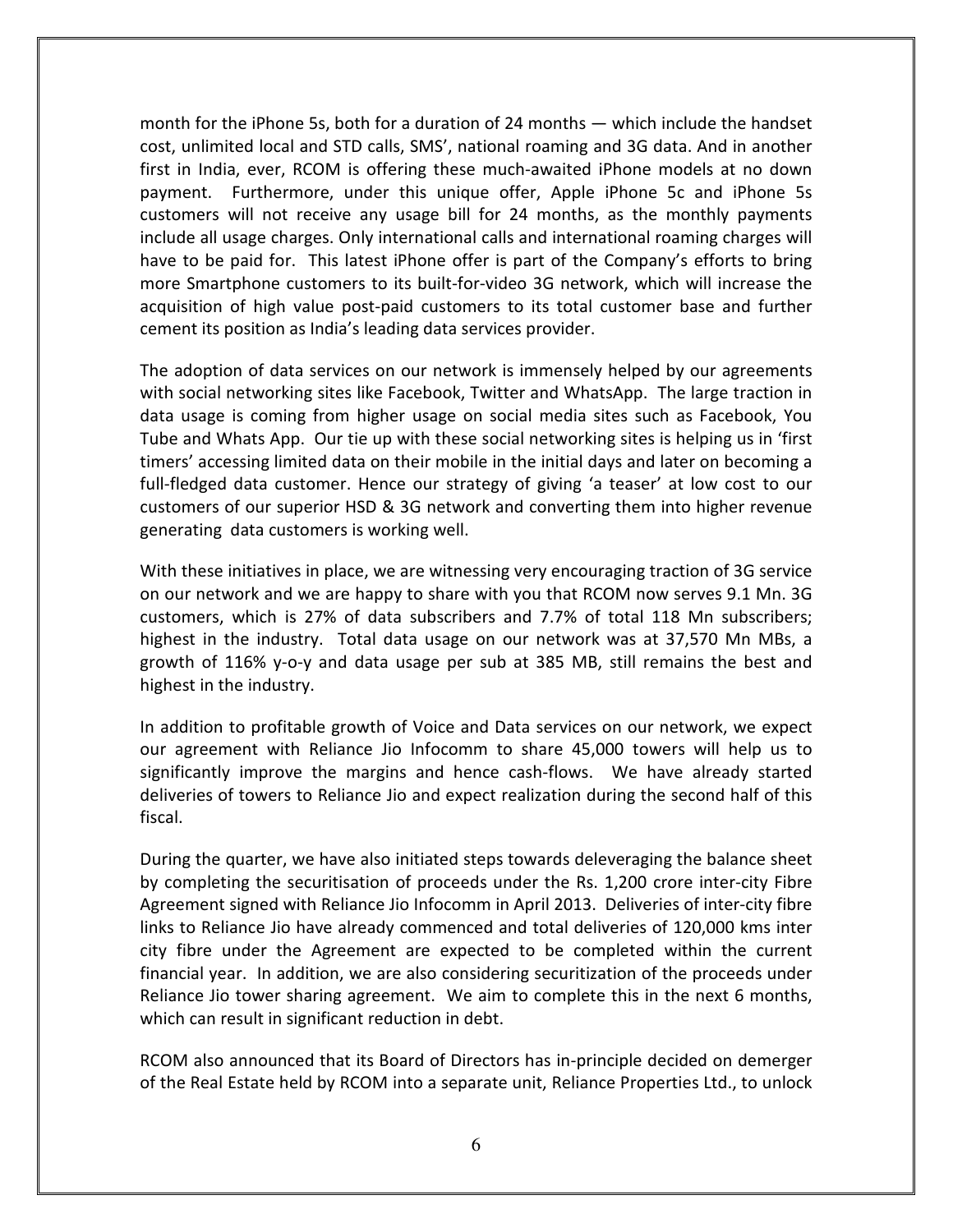substantial value for the benefit of its approx. 2 million institutional and retail shareholders.

Reliance Properties Ltd. will be a separate listed Company. All shareholders of RCOM will receive fully tradable pro-rata shareholding in Reliance Properties Ltd., free of cost, based on their existing shareholding in RCOM. The preliminary indicative monetisable value of RCOM's real estate on development is estimated by independent valuers at over Rs. 12,000 crore, which is equal to Rs. 60 per RCOM share. A committee has been formed, which is looking into this de-merger and listing process separately.

Now, let me hand over to my colleague Mr. Punit Garg to cover Global Operations.

# Global Operations

The first quarter Global Operations' revenue stands at Rs. 1,139 crore. Global operation EBITDA stands at Rs. 246 crore, as compared to Rs. 213 crore in 2Q FY13, up 15.5 % year-on-year.

Global Operations comprises Carrier business, Global Enterprise and Voice business. We have established leadership position in each of the businesses. Reliance owns the largest subsea cable system in the world "FLAG" connecting 27 countries with 47 landing stations. In Global Enterprise, Vanco is recognised among Top 5 Managed Services provider in Europe and Asia Pac. Our Ethernet Services business in the US is going strong, underpinned by over 22,000 route kms of fiber in 16 major metros in the U.S. In Voice, Reliance is among Top 15 carriers worldwide in terms of minutes carried with over 18 billion minutes and #1 carrier for inbound traffic into India.

The Carrier business continued its strong performance with order booking of over Rs. 225 crores. Major orders include Telecom Egypt, Telekom Malaysia and Etisalat. Reliance is reaping the benefit of owning subsea cables in routes comprising 63% of the global data demand which is growing at 40% to 50% per annum especially in markets of Middle East, India and China. To deepen our coverage, during Q2, in alliance with Du, Reliance extended connectivity to Datamena at IMPZ (International Media Production Zone), a Carrier Neutral Data Center in U.A.E., where international/regional carriers, media and contents providers converge. This alliance will help Reliance Globalcom expand the Middle East customer base and add more recurring IP Services revenue.

Reliance established inter-connects with Interroute at Frankfurt and Hong Kong to improve service coverage in Eastern Europe and China respectively. The objective is to increase revenue from value-added services delivered over our subsea cable network.

In Enterprise business, we are seeing higher momentum wherein MNCs continue to outsource entire telecom and network services to proven service providers. We signed over Rs 275 cr of contracts in enterprise business. To illustrate the capabilities in Global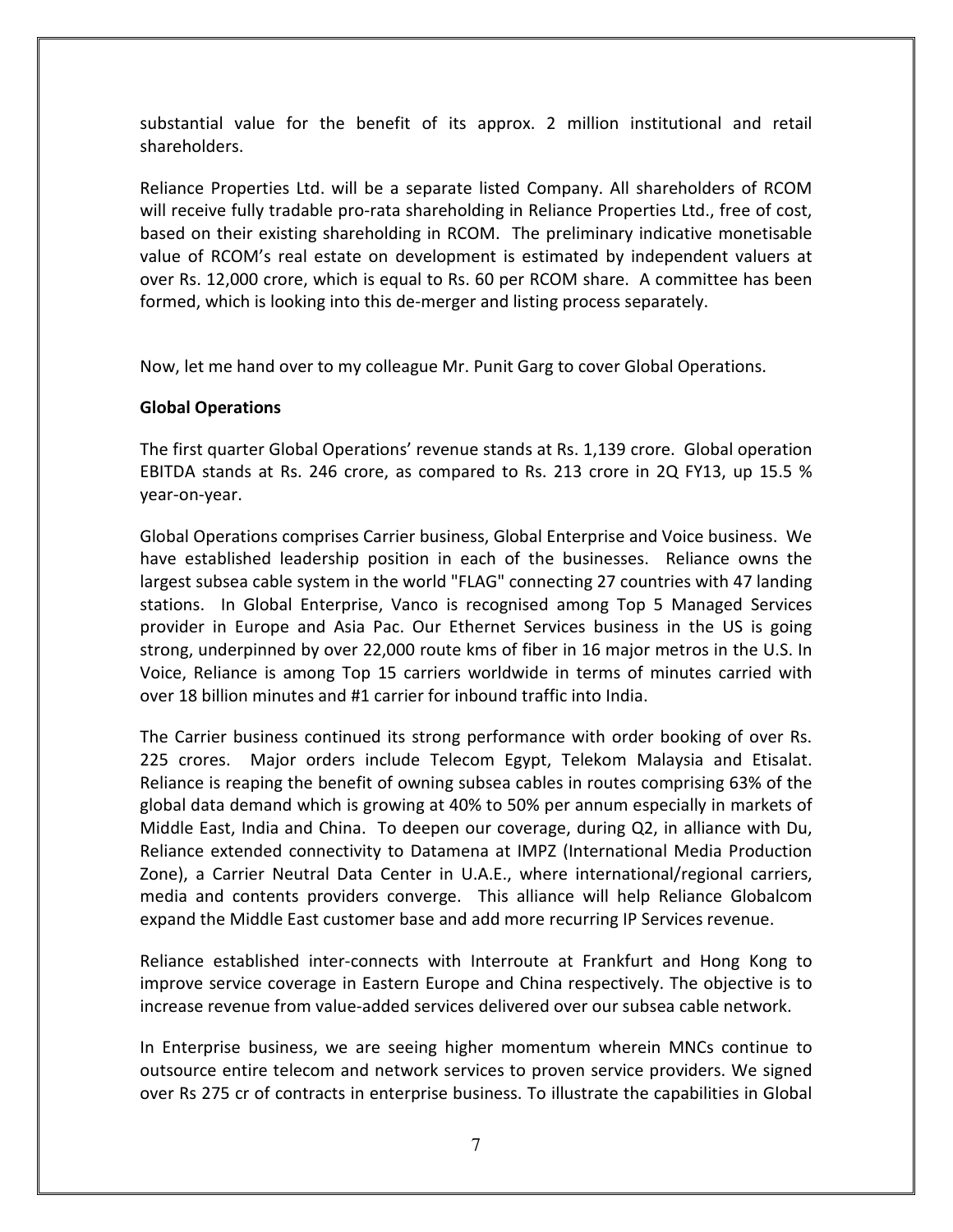enterprise, for SGS, a multinational leader in certification services, we delivered managed services to over 850 sites across 115 countries. To quote the SGS CIO, he stated that "the new contract is an extension of the relationship that began in 2004 and reflects the consultative advice we receive. Through its unique approach to network sourcing Reliance Globalcom enables SGS to adapt the existing WAN solution in each local market and achieve the targets set in our Strategic Business Plan. Reliance Globalcom is our single point of contact for any network related services, and provide us the flexibility to scale our operations rapidly, and ensuring we are always cost competitive in every market".

We continue to build on our marquee customer base in the global enterprise business and launching new services portfolio including hosted contact center solution, cloud computing, security services expansion, advanced network management tools. All these initiatives will enable us to increase wallet share of existing customers and increase revenue market share.

In Voice, Reliance launched International Toll-Free Services (ITFS) to over 100 countries at extremely competitive prices. Customers looking to expand their business globally would avail these services on their existing interconnect to maximize cost efficiency, with a superior Quality of Service (QoS). Our voice services business has healthy growth and strong product pipeline for retail and enterprise segments.

# Recent Rewards & Recognition:

Leading Lights Award - RCOM won Leading Lights award for its "Connect Prime" service as the "Most Innovative Enterprise Service". Leading Light award is given to world's top telecom companies for excellence in service, applications and equipment.

IT EDGE award - RCOM is the only telecom company to receive this award for information technology. It has been awarded for our Innovative and Agile IT processes setup using TM forum standards, benchmarked in International arena.

**IT Transformers award** - Awarded for Enterprise Storage Management innovative Solution which enables RCOM to virtualize the exponential storage requirements for Tier 1 applications through optimization and effective solution engineering of Storage, at the same time improving the SLAs for our businesses.

# To summarise, let me reiterate:

- The pricing power is coming back in the Industry with virtual consolidation happening on the ground.
- The average realized rates for operators are going to strengthen on back of improved headline tariffs, removal of free & promotional minutes and increased contribution from data.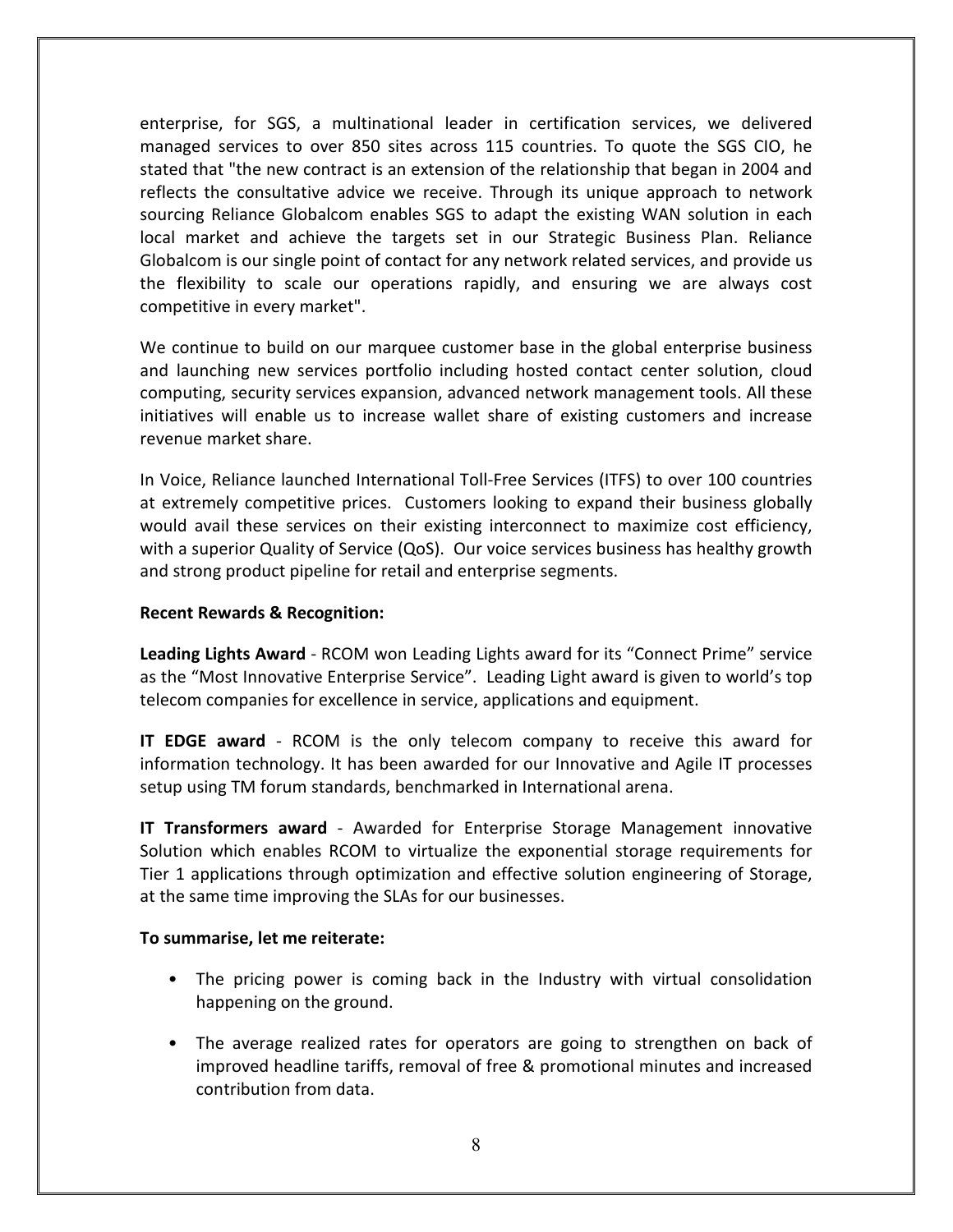- RCOM continues to work with handset manufacturers and application providers in order to improve 3G ecosystem to accelerate adoption of the data services.
- In Global Operations, RCOM continued its emphasis on enhancing service coverage and customer experience.

Finally, I would like to emphasize that RCOM will be highly focused on execution and will drive operational excellence to achieve profitable growth across all its businesses.

Thank you. And I would now like to hand you back for the Q&As.

## Moderator:

Certainly Sir.

At this time participants who wish to ask a question, please press \*1 on your telephone keypad and wait for your name to be announced.

First question comes from Mr. Rajiv Sharma from HSBC. You may go ahead please.

## Mr. Rajiv Sharma:

Hi, thank you for the opportunity. I have just one question. Your EBIDTA margin this quarter has improved significantly to 35%, and I see that, in all the opex line-items there is some reduction Q-o-Q. Can you help us understand what exactly happened this quarter that such sharp EBIDTA improvement has been recorded?

## Mr. Gurdeep Singh:

## Thanks Rajiv.

EBIDTA expansion is largely driven by operational performance, especially the various cost optimization initiatives the company has undertaken in the last few months. Having said that, as you are aware on the voice side, tariffs have gone up resulting in RPM hardening, which we believe has more room to improve in the coming quarters. We believe RPM hardening shall have positive impact on margins as it is a direct flow through. On the data side, the revenue would be driven by the data traffic growth. We expect the growth to be very robust and strong in the upcoming quarters. Since the current capacity utilization on the data side especially on 3G network is very low, we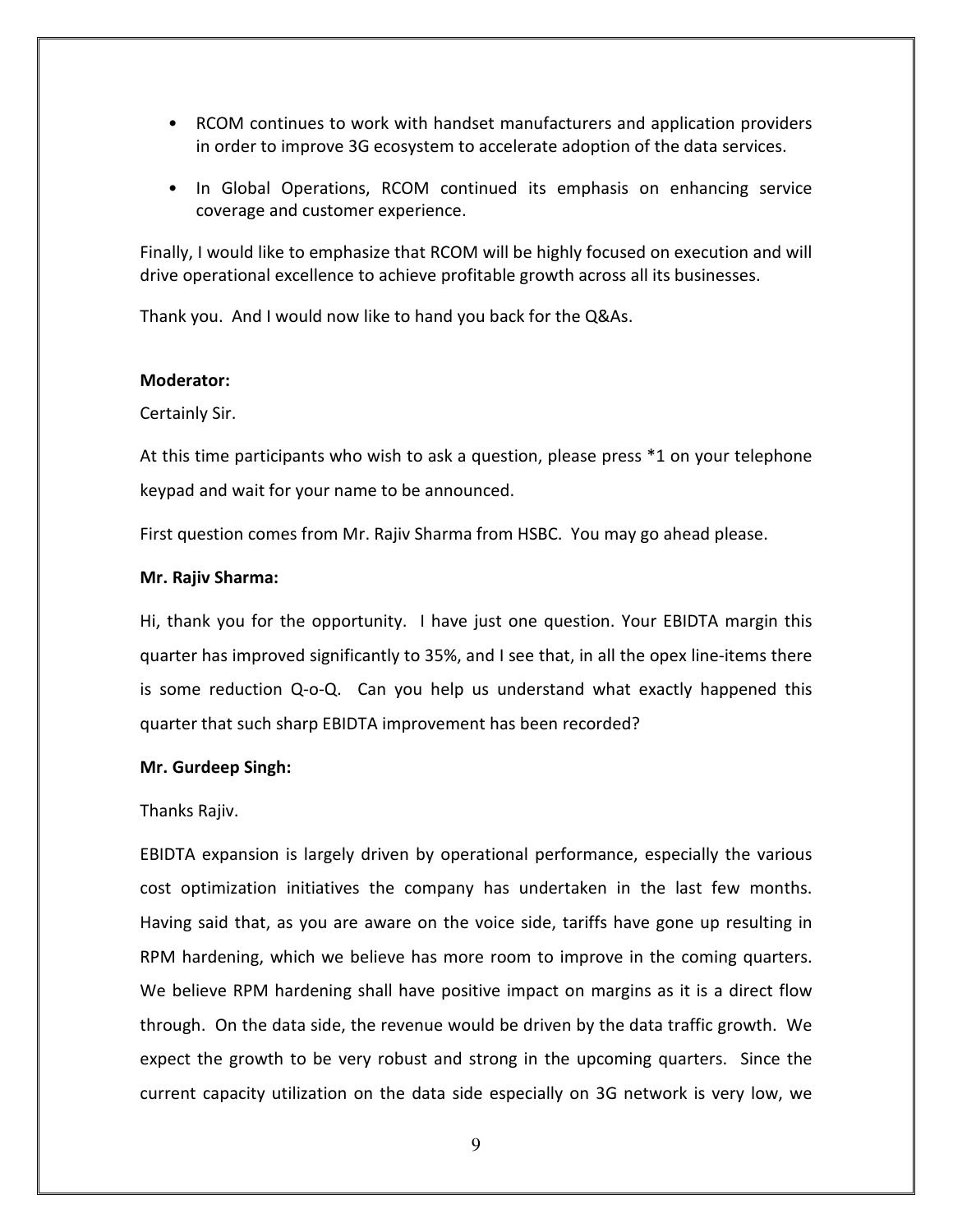believe that increase in data traffic shall have positive impact on margins, and as you know, data business also doesn't have IUC cost hence it contributes more towards margins versus the voice which has a interconnect element. Though we do not give any guidance in the margins on a quarter-on-quarter basis, however, our view is that directionally margins shall improve on a trend line basis over a period of time, and the cost measures that the company has taken will continue to yield a better control.

#### Mr. Rajiv Sharma:

Gurdeep, thanks for the answer on this, but if you can just provide some specific color on network operations and SG&A; movement in network operation is because of the managed services deal, but if I'm not wrong, when a managed services deal happens, the employee cost and admin costs come down and the network cost increases because there is a fee which goes to the vendor.

#### Mr. Arvind Narang:

Rajiv, you have to correlate this to the discussion we had in the previous quarter's call. We had discussed in the last quarter earning call that RCOM is making lot of efforts to connect the sites to the state electricity board which we have been doing over a period of time and got a significant success in that. So because of those initiatives, the utilization of certain assets like DGs also have significantly come down, which obviously has an impact on the fuel cost and related expenses. Second, if you recollect in the previous quarter call, we had mentioned that there is an increase in the additional repair and maintenance cost which obviously on a normalized basis gets corrected in this quarter, and the third point which also we had mentioned in the previous quarter call that there are certain payments which are given to the outsource partners in the beginning of our arrangement which was effective from April 2013. On an ongoing basis these get normalised and are not applicable in this quarter. So overall network cost, of Rs. 1,629 crores is more or less in line with our Q4 numbers which was around Rs. 1,634 crores.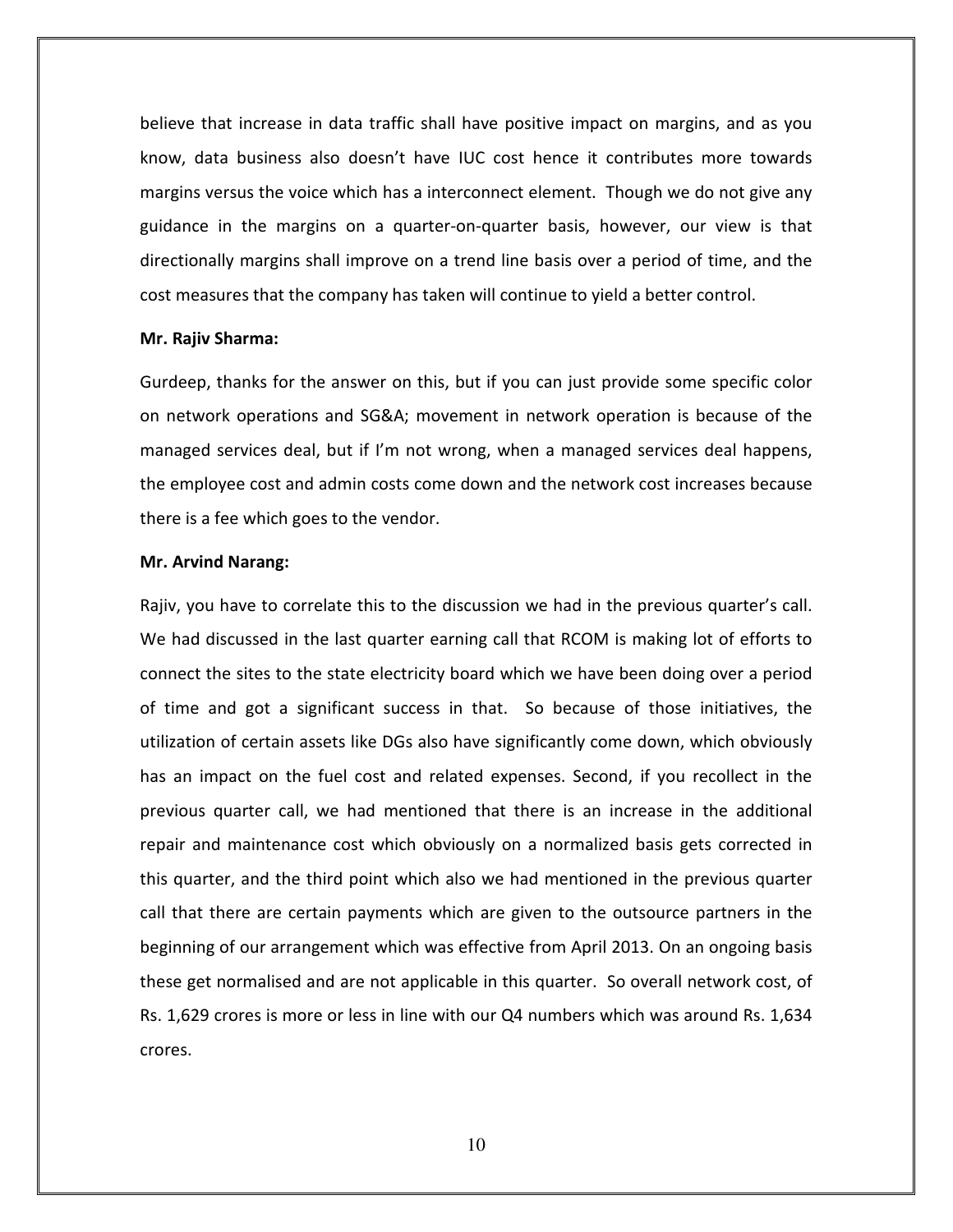## Mr. Gurdeep Singh:

Having said that, yes, I do agree with you that when you transition network you do transition manpower. Our overall reduction in the manpower cost is a combination between the manpower having moved to the managed service partners plus the overall manpower optimization that we have undertaken at RCOM which is correction to our manpower cost.

#### Mr. Arvind Narang:

Just to add to what Gurdeep said, if you recall from the last quarter earnings call, we had said that there was an increase in the manpower cost by Rs. 29 crores, basically on account of one-time payment of incentives to employees and full-and-final settlement who have moved to our outsourced partners. On a normalized basis that was not applicable in this quarter thus showing a reduction to that extent in the employee cost.

#### Mr. Rajiv Sharma:

Okay, thanks. Just a quick follow up is on the Current Liabilities which have come down whereas the Net Debt that has gone up. If you can just provide some color there.

## Mr. Arvind Narang:

Current Liabilities are down because of the forex exchange notional variation in the Q1 which was there in the current liability, that full impact has been taken into the debt. If you see our quarterly report, the movement in net debt is about Rs. 2,700 crores however this includes the foreign exchange movement impact. In real terms the debt is actually down by around Rs. 1,150 crores.

#### Mr. Rajiv Sharma:

Okay, thank you very much.

## Operator:

Thank you sir.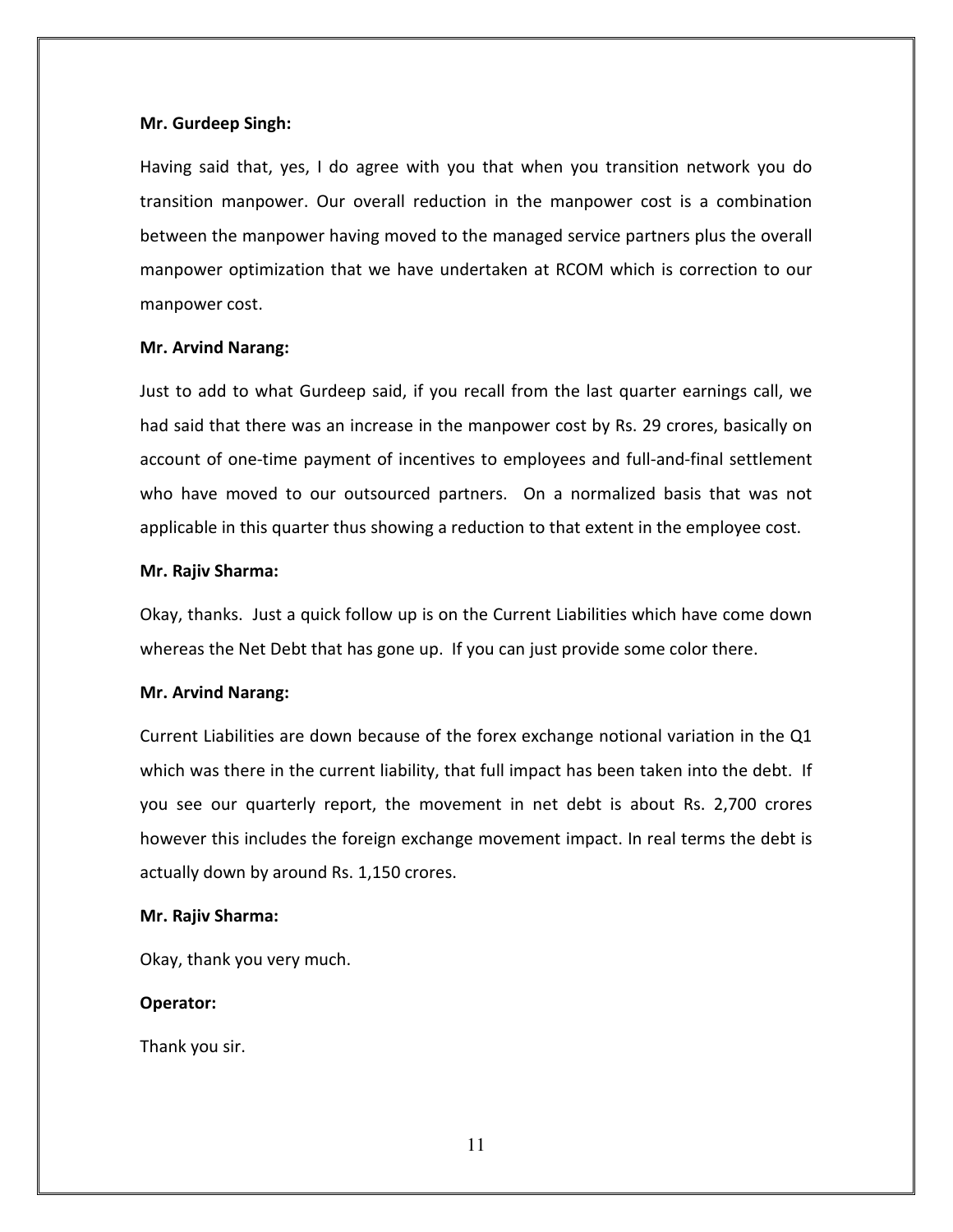Next question comes from Mr. Srinivas Rao from Deutsche Bank. You may go ahead please.

# Mr. Srinivas Rao:

Thank you very much. I just have one question on the new reporting format. As a matter of clarification, your India Enterprise revenue would be part of the India Operation numbers, right?

# Mr. Gurdeep Singh:

Yes.

# Mr. Srinivas Rao:

When I say Enterprise I mean Enterprise lease lines and all that will be part of your India Operations non-voice?

# Mr. Arvind Narang:

Yes, when you say Enterprise, it's not necessarily only the fixed wireline network. A lot of services now are wireless too, a combination of hybrid solutions which has been used to offer these services to enterprises. But to answer your question, the answer is Yes, it is within India operations.

## Mr. Srinivas Rao:

So the others include primarily DTH and IDC?

# Mr. Gurdeep Singh:

That's correct. It's totally non-telecom revenue.

# Mr. Srinivas Rao:

Understood, thank you.

# Operator:

Thank you sir.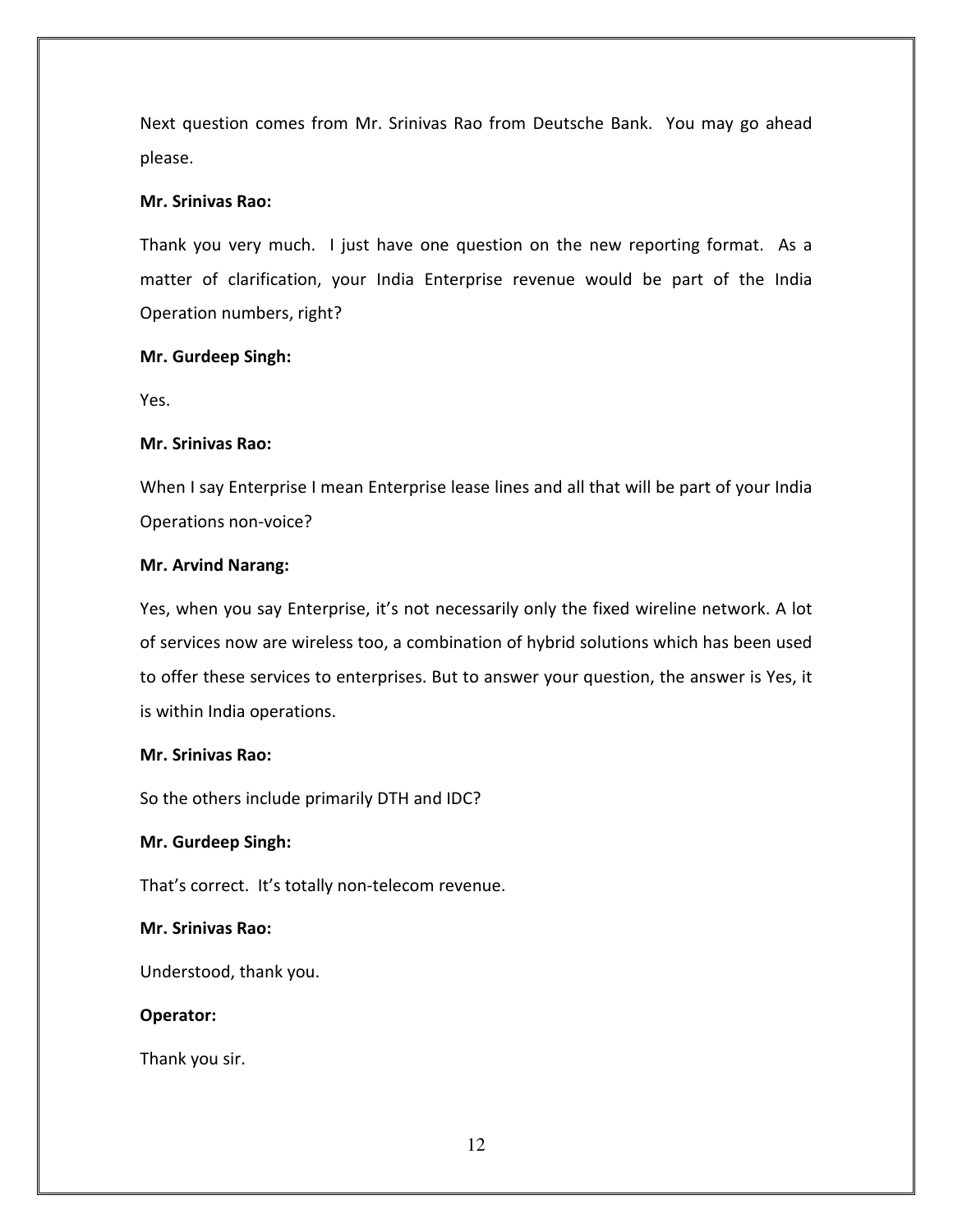Next question comes from Mr. Gaurav Malhotra from Citigroup. You may go ahead please.

#### Mr. Gaurav Malhotra:

Hi, good afternoon everyone. I just have a couple of questions. Gurdeep, you mentioned that there is a big focus on the data front, but we have seen in the last three quarters the 3G site count has really not moved up. Is it because the capacity utilization has been on the lower side and the entire coverage or the desired coverage for 3G has been achieved till now?

#### Mr. Gurdeep Singh:

Thanks for your question, Gaurav. We are dual technology operators having both, GSM and CDMA, technology. Hence, we have the capacity to keep the data dongle players on the HSD. And while we have the smartphone hand held users on the 3G, we've been taking a conscious strategy to use the CDMA spectrum effectively. Hence, much of our 3G subscribers are primarily the hand held smartphone users which has been our strategy. Our dongle customers reside mostly in the CDMA business. Having said that, I think we have made a robust growth in the last three quarters and our recent move on 3G@2G is just about 60 days young as far as that quarter is concerned. We will see a lot more traction on that going forward.

#### Mr. Gaurav Malhotra:

One follow up – if you can just share some data on what is your 3G data ARPU and how many MB of data is being used per subscriber on 3G right now?

## Mr. Gurdeep Singh:

We don't give that breakup as a part of our disclosures, but I can share two things with you. Ever since we started the 3G@2G, earlier only less than one-third of 3G handset owners were using 3G on our network, but today nearly 68% of the 3G handset owners have migrated to using 3G, thereby resulting in a higher data usage. We've also seen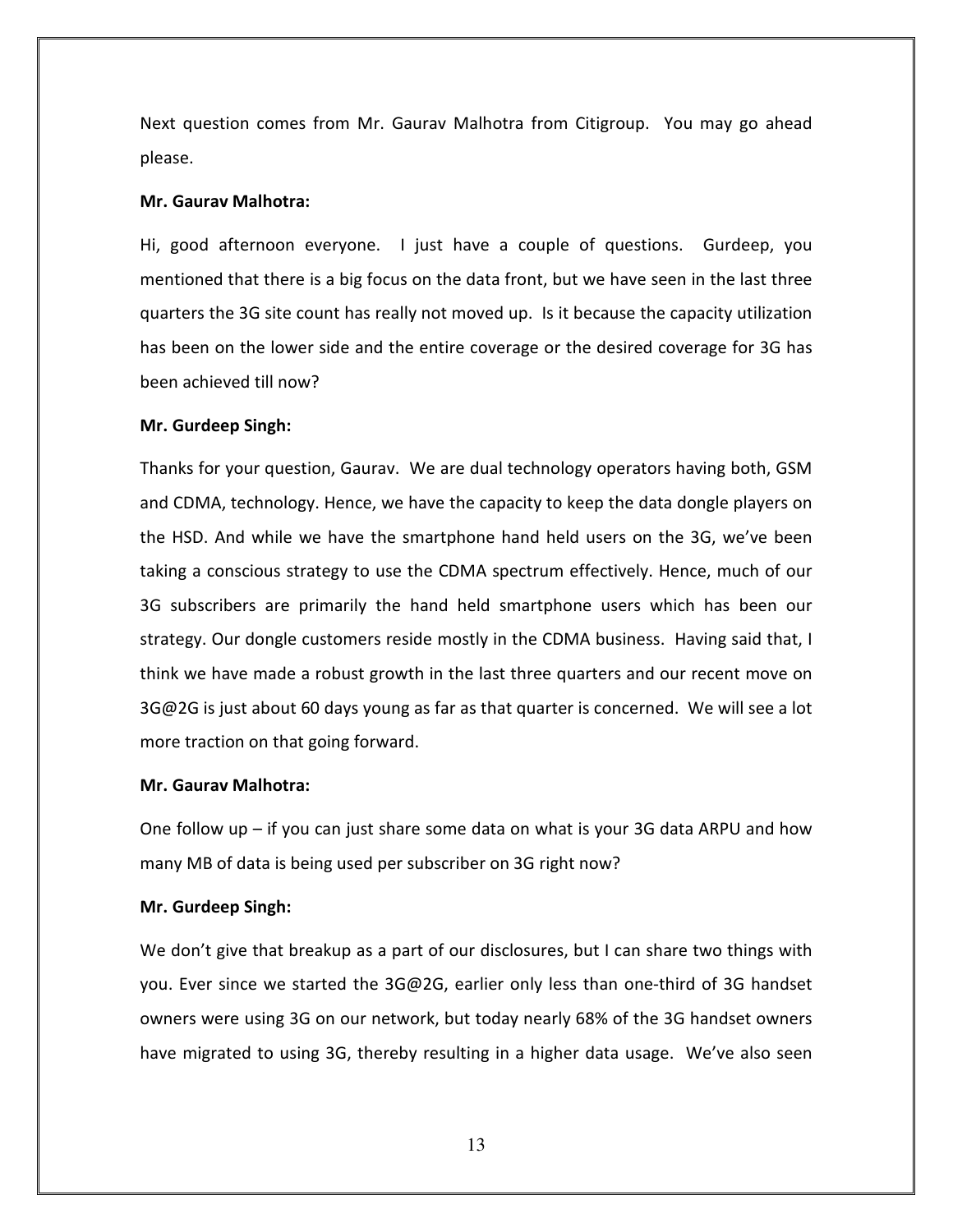about 40% increase in the per customer usage in the 3G data ever since we put 'one internet' plan for our customers.

#### Mr. Gaurav Malhotra:

Thank you so much.

#### Operator:

Thank you sir.

Next in line we have Mr. Piyush Choudhary from CIMB. You may go ahead please.

#### Mr. Piyush Choudhary:

Hi, thank you for the call. I have a couple of questions. First, on the Global operations; I was just looking at your voice revenue trend under Global operations which have come down 1.6% Q-o-Q, while ILD minutes have grown 1.7% in the same period. This is despite INR depreciating during the quarter around 9-10%. I just want to understand your thoughts around the same, how should we look at this number?

#### Mr. Punit Garg:

Well, three points are important here. First, all of our minutes don't come into India. There are minutes which remain outside i.e. picked up from one country and terminated into another country outside India. We have around 70+ pickup and drop points around the globe. So let's say there are more US oriented minutes there, which is picked up from elsewhere, it may increase the overall volume, but not the price. The third part, which is the impact of the foreign exchange, we had volatile dollar and rupee rates in the last quarter. We did not actually benefit much out of that. We provided for the Indian terminating minutes, a rupee rate based on a pricing which actually did not take advantage of the fluctuating dollar rates, which in effect is like a hedging built into itself.

#### Mr. Piyush Choudhary:

So just to understand this correctly Punit, the contracts are more rupee based rather than dollar based for minutes terminating into India?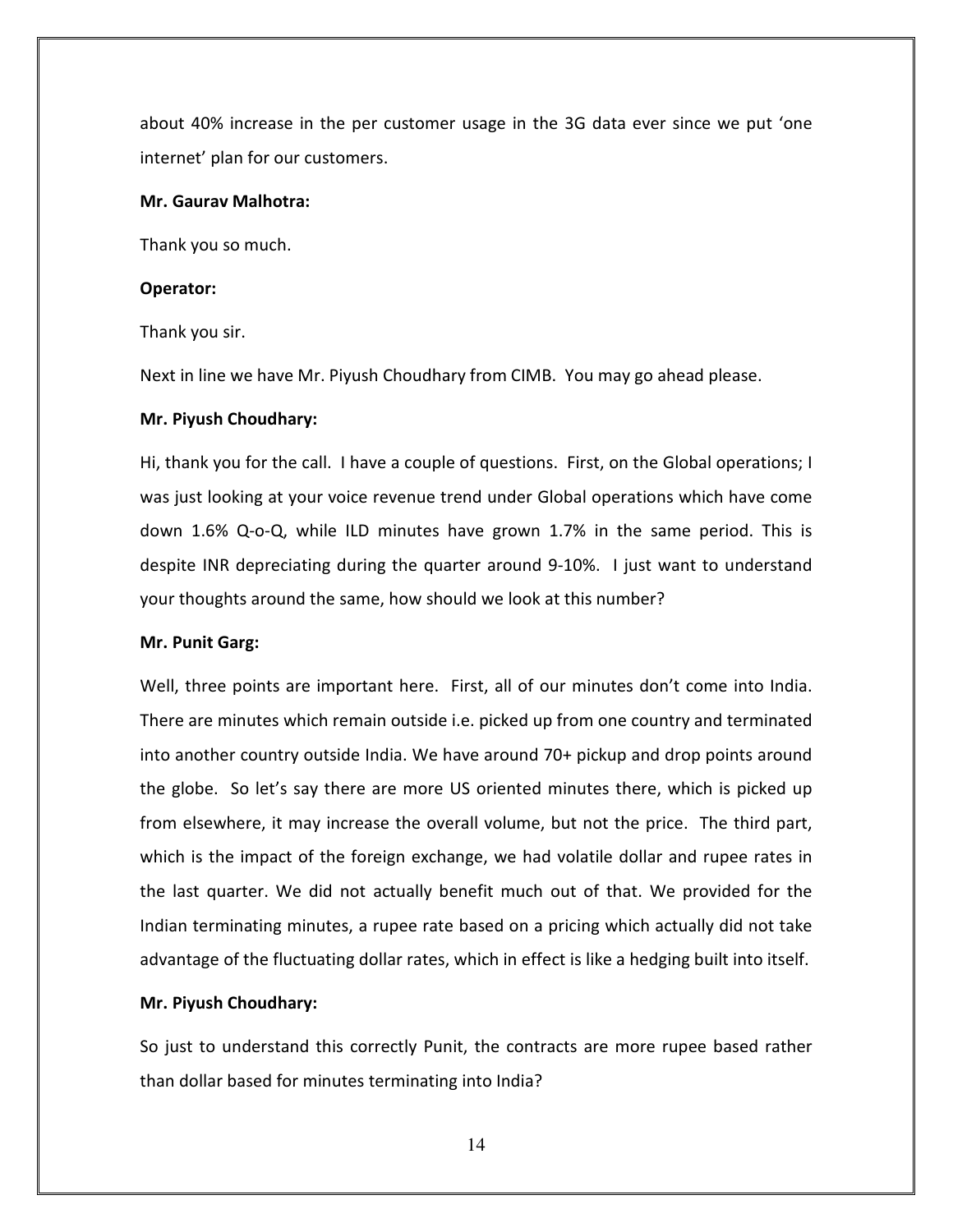#### Mr. Punit Garg:

Yes, whenever the dollar is volatile and is fluctuating too much, we actually do the contracts on monthly basis and we enter the contract on a rupee basis during that time, on a fixed rate of the dollar, and that's how the carriers paid us for minutes terminating into India.

#### Mr. Piyush Choudhary:

Okay. And secondly, Gurdeep, on non-voice side business of the India operations, which has fallen 5% Q-o-Q. Could you help us understand among that non-voice portion, how much is still coming from SMS, ring-back tone, and those kinds of revenue pies, and how much is data revenue?

#### Mr. Gurdeep Singh:

Well, we do not give the breakup and the guidance on the elements of the non-voice. We have been a leading data operator. All I can share with you at this moment is that we have a significantly high share out of this coming because of the data revenue which is way above the industry mark.

## Mr. Piyush Choudhary:

Okay. All the best for the future.

#### Mr. Gurdeep Singh:

Thank you.

#### Operator:

Thank you sir.

Next question comes from Mr. Rahul Singh from Standard Chartered. You may go ahead please.

#### Mr. Rahul Singh:

Hi. I have a related question to the previous question but I will ask nonetheless. So, if I divide the non-voice revenues of about Rs. 10 billion in September quarter by the total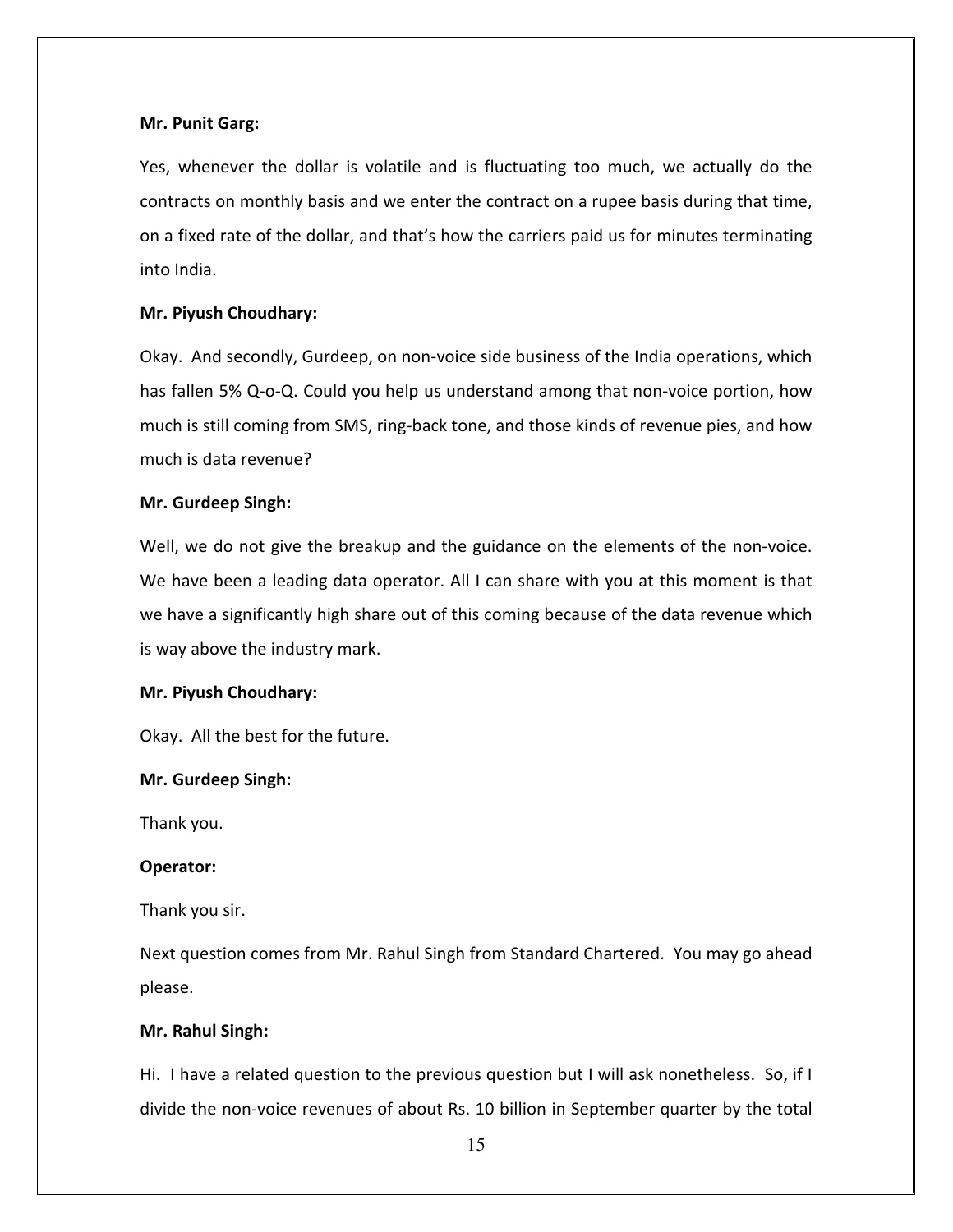data traffic that gives me a tariff per MB of about 27 paisa. Is that a fair kind of a calculation or how much should I be discounting it further because some part of that revenue would be SMS, P2P SMS and VAS.

#### Mr. Gurdeep Singh:

Yes, closer to a fair estimate.

#### Mr. Rahul Singh:

Okay, thanks.

#### Operator:

Next in line we have Mr. Amyn Pirani from Deutsche Bank. You may go ahead please.

#### Mr. Amyn Pirani:

Hi, this is Amyn from Deutsche Bank. Are you sticking to your capex of around Rs. 1,500 crores for this year and what would be the kind of capex that you expect next year, given that you are going to be quite aggressive on the data side and in terms of coverage?

## Mr. Gurdeep Singh:

I will give the answer to your question in two parts. For your first question my answer is, Yes. Second, as we shared earlier but I will share it again, I think given the fact that there is a surplus 2G capacity in the market, given the fact that there is more openness amongst the operators to share that capacity at a price which is profitable across the counter when you sell, we have entered into ICR arrangements with Tata, Aircel, Loop and Vodafone, to expand our footprint by 10,000 sites and if we were to do that 10,000 sites on our own it would have accounted for Rs. 5,000 crores of capex including the electronics. So I'm sure you will appreciate the fact that this is a smart way of making the market expansion and covering the market and getting revenues ahead of the cost that you commit in that market.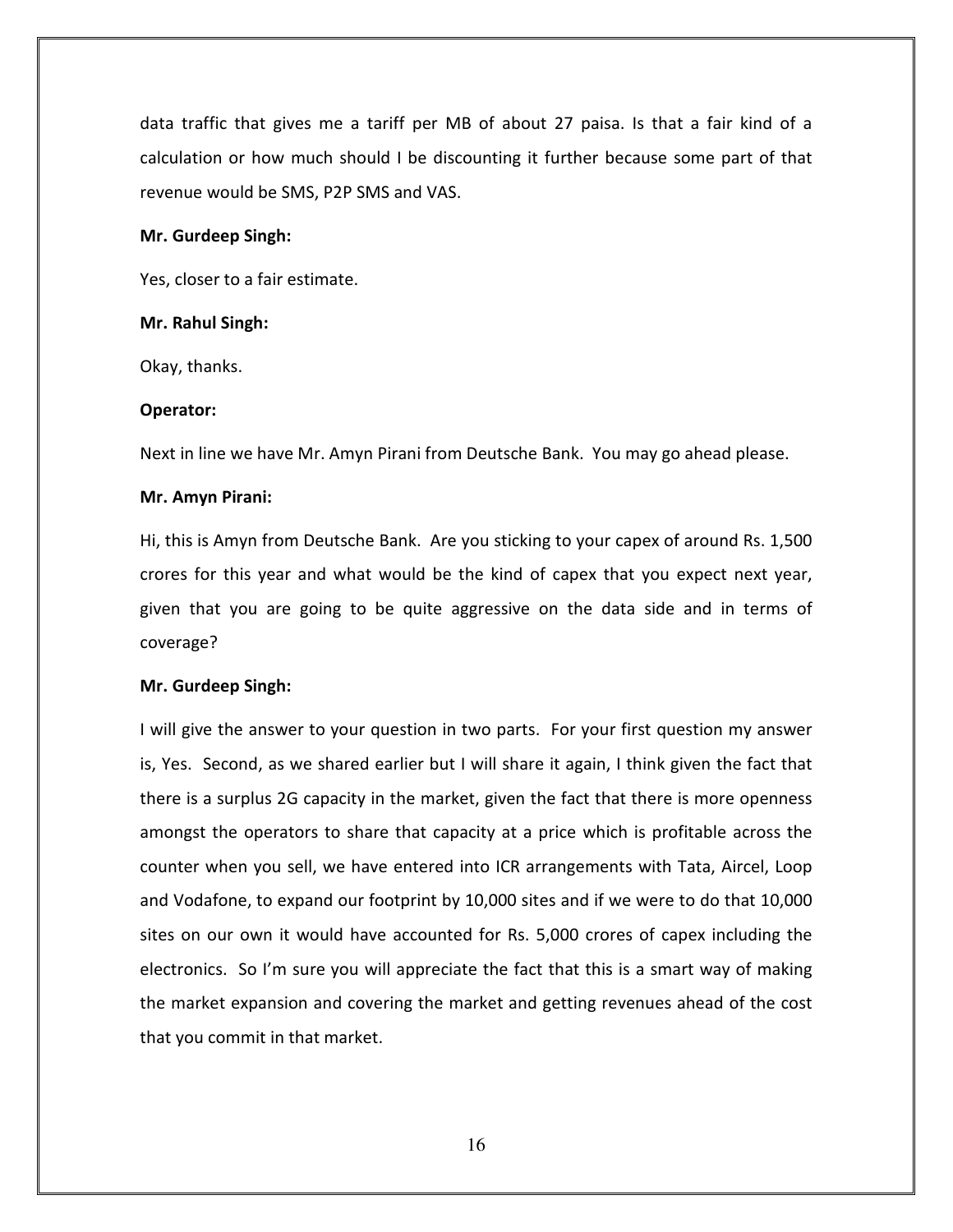## Mr. Amyn Pirani:

So we should assume that capex would remain more or less flat going forward as well?

# Mr. Gurdeep Singh:

At this point, yes, but when we go into the next year, we will be more than happy to migrate some of these areas and the clusters which we have taken under ICR as they become profitable to transfer into our own capex and also look at the 3G expansion in line with the smartphone penetration by town.

## Mr. Amyn Pirani:

Okay, thanks, thanks for your answer

# Mr. Gurdeep Singh:

Thank you.

# Operator:

Thank you sir.

Next question comes from Rohit Dokania from B&K Securities. You may go ahead please.

# Mr. Rohit Dokania:

Hi, thank you for the opportunity. This is Rohit here. I just have one question Sir. Is it possible for you to quantify the revenue that you have booked from the fibre deal of Reliance Jio?

# Mr. Gurdeep Singh:

Well, as you know that in the previous quarter we said that we are preparing the intercity fibre and the towers for delivery to Reliance Jio, I'm happy to share that in this last quarter towards the end of the quarter we have started delivering the inter-city fibre and the towers to them, and as we go forward we will be happy to share more that time.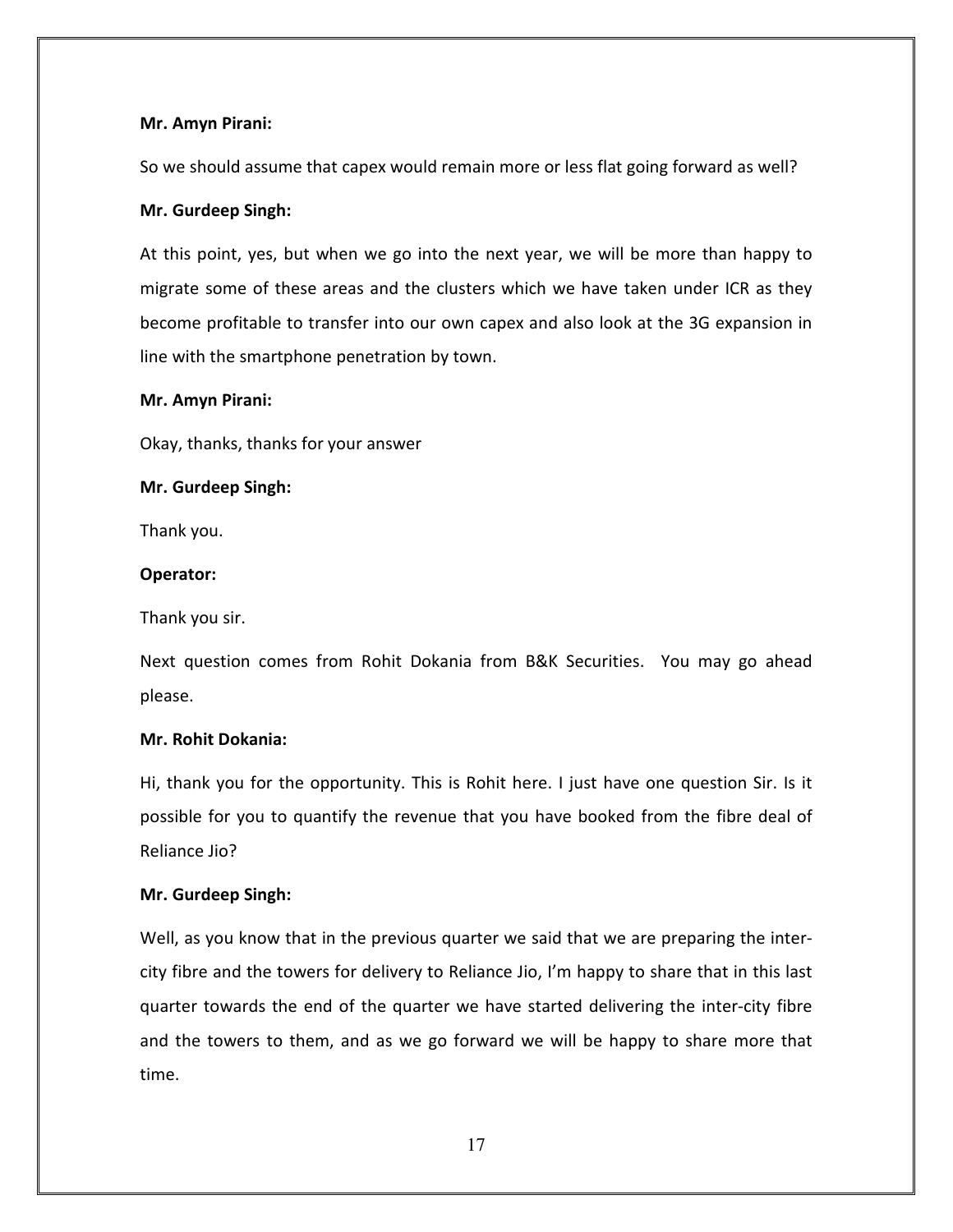## Mr. Rohit Dokania:

And sir, just one follow up, would this revenue be booked in non-voice India Telecom revenues?

#### Mr. Arvind Narang:

Yes, it will be part of the India operations. We may take a view in H2, whether we need to have an additional line item and will keep you duly informed about that when we do those disclosures.

#### Mr. Rohit Dokania

Sure sir, thanks a lot and wish you all the best.

#### Operator:

Thank you sir.

Next question comes from Mr. Rajiv Sharma from HSBC. You may go ahead please.

#### Mr. Rajiv Sharma:

I just have a follow up question on the tower deal with Reliance Jio. What kind of discount rate will you be comfortable with when you go for securitization, a 50% or 40%, so that you can deleverage and reduce the net debt immediately?

## Mr. Gurdeep Singh:

Well, at this moment, Rajiv, it is difficult to say that because the talks are already under way. We are in an advanced stage of discussion and negotiation. We must keep in mind that RCOM has a certain standing and position, RIL has a certain standing and position in the market too. The comfort and the degree of ease with which we can do this transaction will clearly determine what kind of leverage we can take out of it. So, that's the real part of the negotiation which is currently underway.

## Mr. Rajiv Sharma:

Okay, but if you can just help with some color whether anything above 30% or anything above 40% will be something you will not go for or are you comfortable upto 30%?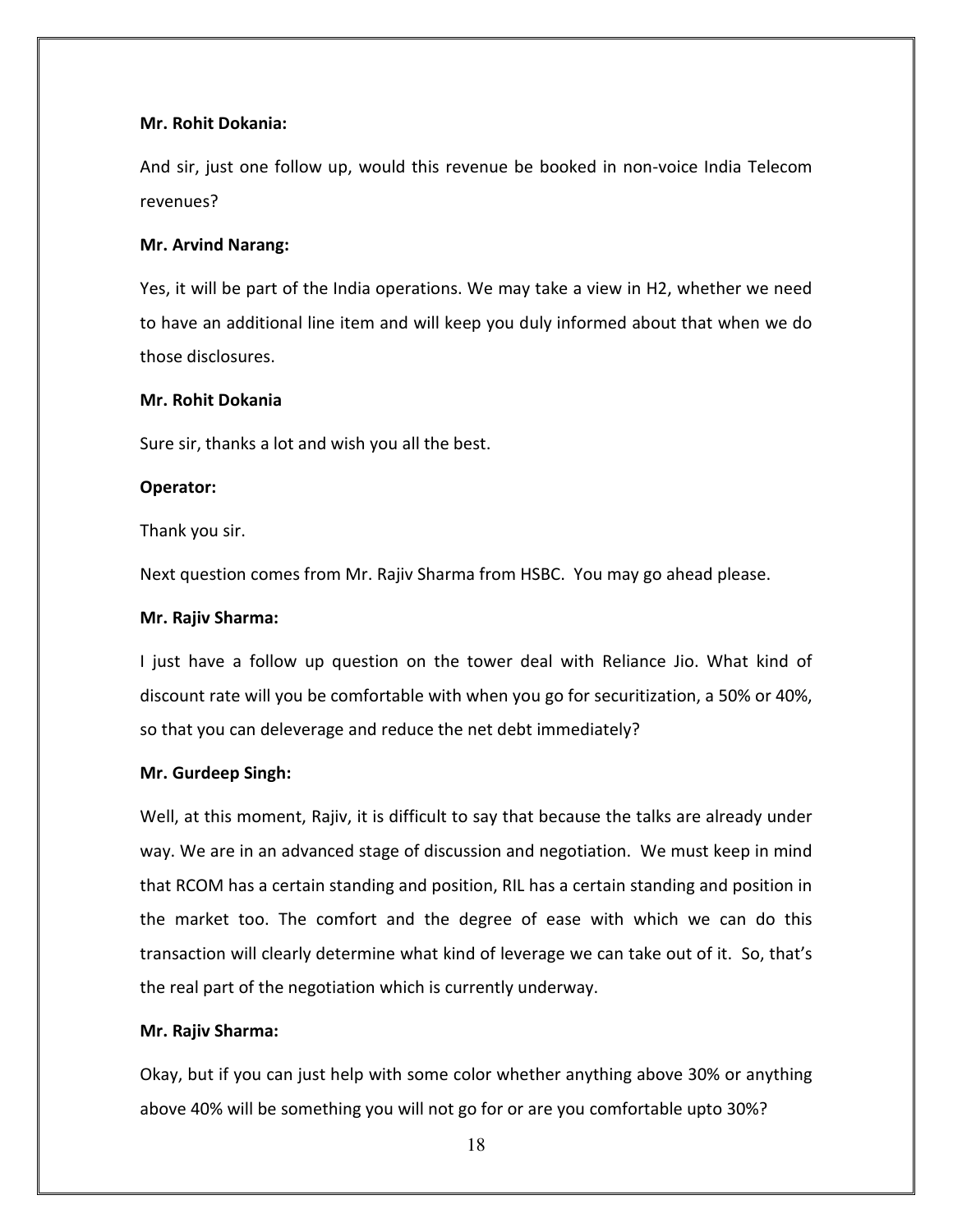# Mr. Gurdeep Singh:

Well, this is something which will not be shared at this moment.

# Mr. Arvind Narang:

It's not about the discounting percentage. If you recollect yesterday's discussion, we had mentioned our strategy for debt reduction over the next 2-3 years, and we also highlighted the securitization of Reliance towers' deal. And if at a very broad level we are able to do it close to around a billion dollars it would reduce our Net debt/ EBIDTA by a factor of 1. So, since we are in the discussion, we can't give you anything specific, but it will be on similar lines to what we discussed yesterday.

# Mr. Gurdeep Singh:

We are confident of generating over a billion dollars through this securitization, can't give you the finer nuances but this will directly bring our debt down by a factor of 1.

# Mr. Rajiv Sharma:

Okay, this is helpful. Thanks.

# Operator:

Thank you sir.

Once again, if you wish to ask a question, please press\*1 on your telephone keypad and wait for your name to be announced.

# Mr. Gurdeep Singh:

If we don't have any more questions Mamta, really thank you very much ladies and gentlemen for being on this call. Good luck and good bye.

## Mr. Punit Garg:

Thank you, everyone.

# Operator:

Thank you.